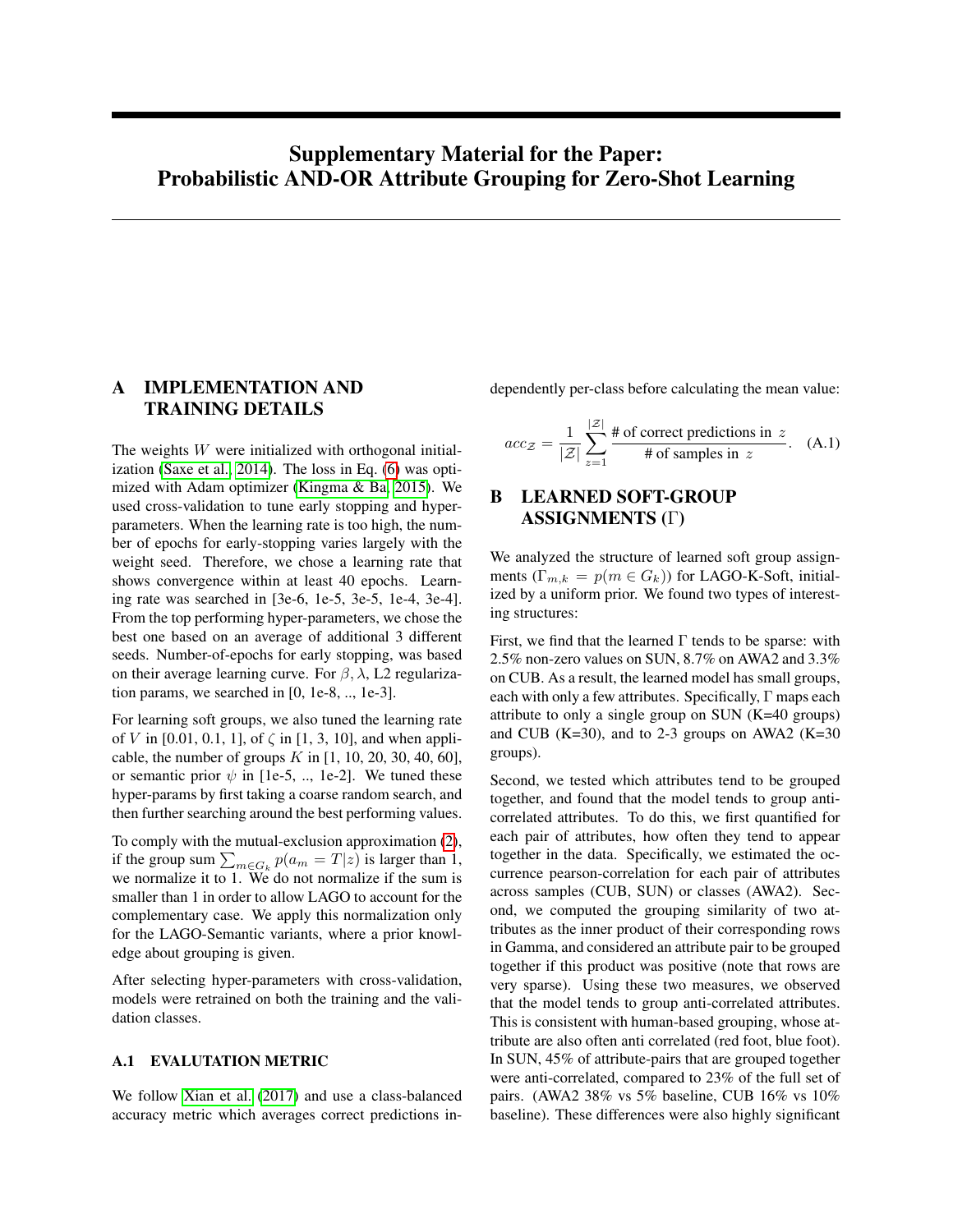<span id="page-1-0"></span>

Figure A.1: Robustness to salt & pepper noise. The relative accuracy on CUB of three models as a function of ration of injected noise to class-level description  $p(a_m|z)$ . Values are averages over 5 noise-seeds. LAGO-Semantic-Hard and ESZSL show a similar sensitivity to noise, while LAGO-Singletons is more sensitive due to its all-AND structure. The relative accuracy is calculated against each model own zero-noise baseline.

statistically (Kolmogorov-Smirnov test p-value¡3e-3)

## C ROBUSTNESS TO NOISE

We tested LAGO-Semantic-Hard, LAGO-Singletons and ESZSL with various amount of salt & pepper noise (Fig-ure [A.1\)](#page-1-0) injected to class-level description  $p(a_m|z)$  of CUB. While LAGO-Semantic-Hard and ESZSL show a similar sensitivity to noise, LAGO-Singletons is more sensitive due to its all-AND structure.

### D DETAILED DERIVATION

**D.1** 
$$
p(a_m|g_{k,z}=T)
$$
 **EQUALS**  $p(a_m|Z=z)$ 

Here we explain why Eq. [\(A.2\)](#page-1-1) below is true.

$$
p(a_m|g_{k,z}=T) = p(a_m|Z=z), \quad (A.2)
$$

It is based on the definition of  $g_{k,z}$ :  $g_{k,z}$  is the classifier of z based on  $\mathbf{a}_k$ . Therefore  $p(g_{k,z}|\mathbf{a}_k)=p(z|\mathbf{a}_k)$ , and by marginalization we get: (\*)  $p(g_{k,z} = T, a_m) = p(z, a_m)$ , (\*\*)  $p(g_{k,z} = T) = p(Z = z)$ . Next, using conditional probability chain rule on (\*), yields

$$
p(a_m|g_{k,z}=T)p(g_{k,z}=T) = p(a_m|Z=z)p(Z=z)
$$
 (A.3)

Then,  $(**)$  transforms  $(A.3)$  to the required equality:

$$
p(a_m|g_{k,z}=T) = p(a_m|Z=z) \quad . \tag{A.4}
$$

Intuitively, the right side of [\(A.4\)](#page-1-3), is the probability of observing  $a_m$  for a class z, like  $p(stripes|zebra)$ . This is the same probability of observing the attribute given the class while focusing on its respective group, namely  $p(a_m = T|g_{k,z} = T) =$ p(stripes|*focus on zebra pattern*).

#### D.2 DERIVATION OF GROUP CONJUNCTION:

This derivation is same as in DAP (Lampert 2009), except we apply it at the group level rather than the attribute level. We denote  $g_{1,z} \dots g_{K,z}$  by  $g_z$  and approximate the following combinatorially large sum:

<span id="page-1-4"></span>
$$
p(Z=z|\mathbf{x}) = \sum_{\mathbf{g}_z \in \{T, F\}^K} p(Z=z|\mathbf{g}_z) p(\mathbf{g}_z|\mathbf{x}) \quad . \quad (A.5)
$$

First, using Bayes [\(A.5\)](#page-1-4) becomes

<span id="page-1-5"></span>
$$
\sum_{\mathbf{g}_z \in \{T, F\}^K} \frac{p(\mathbf{g}_z | Z = z) p(Z = z)}{p(\mathbf{g}_z)} p(\mathbf{g}_z | \mathbf{x}) \tag{A.6}
$$

Second, we approximate  $p(\mathbf{g}_z|Z=z)$  to be

$$
p(\mathbf{g}_z|Z=z) = \begin{cases} 1, & \text{if } g_{1,z} = T \dots g_{K,z} = T \\ 0, & \text{otherwise} \end{cases}
$$
 (A.7)

which transforms  $(A.6)$  to

<span id="page-1-6"></span>
$$
p(Z = z | \mathbf{x}) \approx p(Z = z) \frac{p(g_{1,z} = T \dots g_{K,z} = T | \mathbf{x})}{p(g_{1,z} = T \dots g_{K,z} = T)}
$$
(A.8)

Third, we approximate the numerator of [\(A.8\)](#page-1-6) with the assumption of conditional independence of groups given an image (by observing an image we can judge each group independently),

<span id="page-1-7"></span>
$$
p(g_{1,z} = T \dots g_{K,z} = T | \mathbf{x}) \approx \prod_{k=1}^{K} p(g_{k,z} = T | \mathbf{x})
$$
 (A.9)

<span id="page-1-1"></span>Fourth, we approximate the denominator of [\(A.8\)](#page-1-6) to its factored form  $p(g_{1,z} = T \dots g_{K,z} = T) \approx$  $\prod_{i=1}^{K} p(g_{k,z} = T)$ , and with [\(A.9\)](#page-1-7) we arrive at:  $k=1$ 

$$
p(Z=z|\mathbf{x}) \approx p(Z=z) \prod_{k=1}^{K} \frac{p(g_{k,z}=T|\mathbf{x})}{p(g_{k,z}=T)}
$$
 (A.10)

#### <span id="page-1-2"></span>D.3 A DERIVATION OF SOFT GROUP MODEL

<span id="page-1-3"></span>Here we adapt LAGO to account for soft groupassignments for attributes, by extending the within-group part of the model. We start with partitioning  $p(g_{k,z} =$  $T|\mathbf{x}$ ) to a union (OR) of its contributions, repeated below for convenience,

$$
p(g_{k,z}|\mathbf{x}) =
$$
  
 
$$
p(g_{k,z}, \bigcup_{m \in G_k} a_m = T|\mathbf{x}) + p(g_{k,z}, \tilde{a_k} = T|\mathbf{x}), \quad (A.11)
$$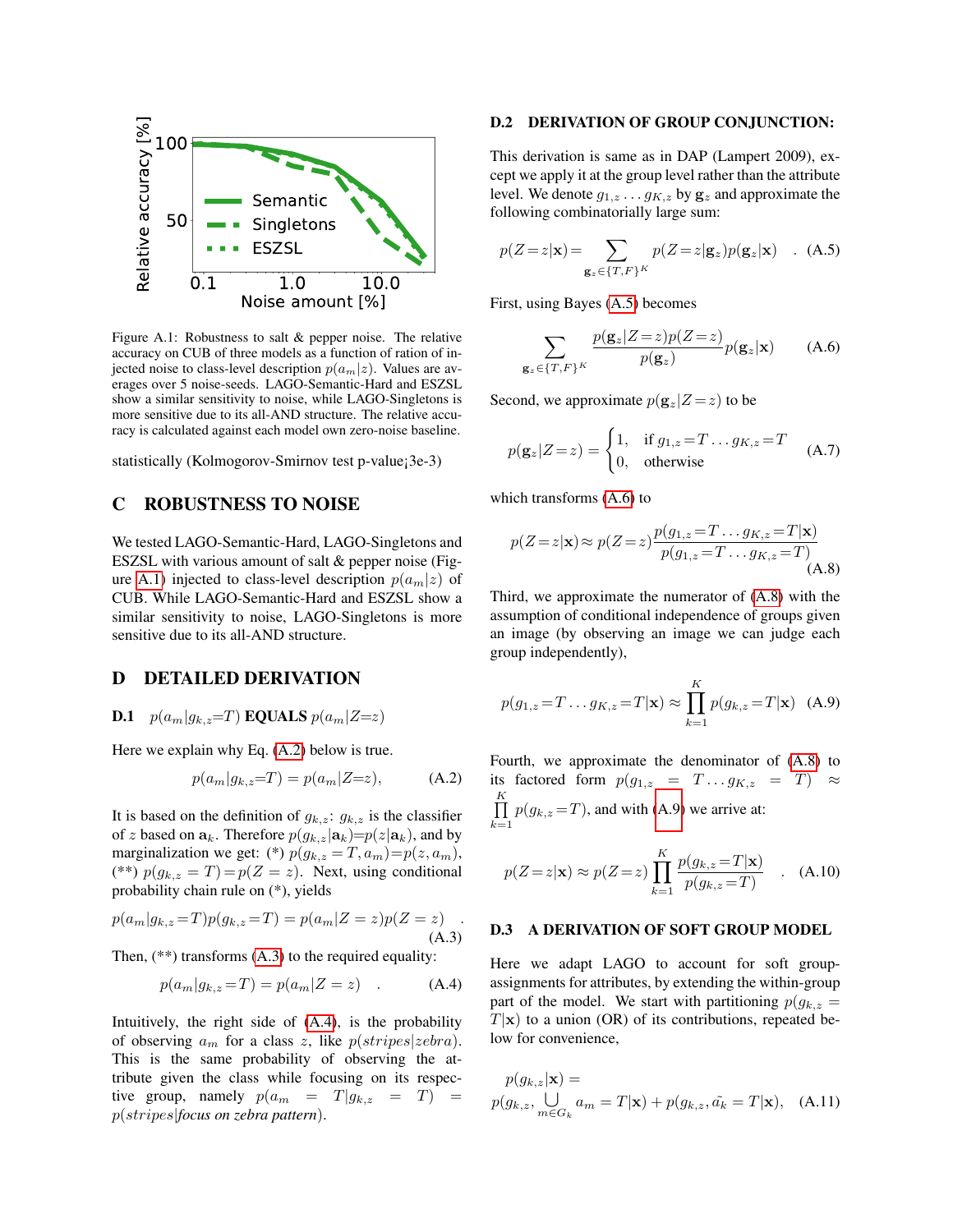|                                | <b>CUB</b>    | AWA2      | <b>SUN</b> |
|--------------------------------|---------------|-----------|------------|
| <b>DAP</b>                     | 40.0          | 46.2      | 39.9       |
| ALE                            | 54.9          | 62.5      | 58.1       |
| <b>ESZSL</b>                   | 53.9          | 58.6      | 54.5       |
| <b>SYNC</b>                    | 55.6          | 46.6      | 56.3       |
| <b>SJE</b>                     | 53.9          | 61.9      | 53.7       |
| <b>DEVISE</b>                  | 52.0          | 59.7      | 56.5       |
| <b>ZHANG2018</b>               | $48.7 - 57.1$ | 58.3-70.5 | 57.8-61.7  |
| <b>LAGO-SINGLETONS</b>         | 54.5          | 63.7      | 57.3       |
| LAGO-K-SOFT                    | 55.3          | 59.7      | 57.5       |
| <b>LAGO-SEMANTIC-HARD</b>      | 58.3          | 60.4      | 47.1       |
| <b>LAGO-SEMANTIC-SOFT</b>      | 57.8          | 64.8      | 48.0       |
| <b>LAGO (CROSS-VALIDATION)</b> | 57.8          | 64.8      | 57.5       |

Table A.1: Test accuracy for all the variants of LAGO on three benchmark datasets, averaged over 5 random initializations of model weights. Standard-error-of-the-mean (S.E.M) is ∼ 0.1% for the hard groups variants and ∼ 0.4% for the soft-groups variants.

| $p(a_m)$       | $P(\tilde{a_k} \mathbf{x})$ | <b>ATTRIBUTES SUPERVISION</b> | <b>CUB</b> | AWA2  |
|----------------|-----------------------------|-------------------------------|------------|-------|
| <b>UNIFORM</b> | <b>CONST</b>                | <b>IMPLICIT</b>               | 52.85      | 60.53 |
| <b>UNIFORM</b> | <b>CONST</b>                | <b>EXPLICIT</b>               | 52.17      | 60.17 |
| <b>UNIFORM</b> | <b>DEMORGAN</b>             | <b>EXPLICIT</b>               | 51.75      | 57.93 |
| <b>UNIFORM</b> | <b>DEMORGAN</b>             | <b>IMPLICIT</b>               | 48.41      | 49.54 |
| PER-ATTRIBUTE  | <b>DEMORGAN</b>             | <b>EXPLICIT</b>               | 47.71      | 53.32 |
| PER-ATTRIBUTE  | <b>CONST</b>                | <b>EXPLICIT</b>               | 42.68      | 52.05 |
| PER-ATTRIBUTE  | <b>CONST</b>                | <b>IMPLICIT</b>               | 39.31      | 51.88 |
| PER-ATTRIBUTE  | <b>DEMORGAN</b>             | <b>IMPLICIT</b>               | 35.3       | 37.21 |

Table A.2: Ablation experiments: Validation accuracy (in %) for CUB and AWA2, for combinations of model-design variants, with the semantic hard-grouping of LAGO. Results are given in descending order based on CUB. *Uniform* vs *Per-attribute* relates to taking a uniform prior for  $p(a_m)$ . *Const DeMorgan* relates to setting a constant value for approximating the complementary attribute  $p(\tilde{a_k}|\mathbf{x})$  vs an approximation derived by De-Morgan's rule. *Implicit* vs *Explicit* relates to setting a zero weight ( $\alpha = 0$ ) for the loss term of the attribute supervision. Namely, attributes are learned implicitly, since only class-level super vision is given. The uniform prior on  $p(a_m)$  has the largest impact, second is the usage of a constant value for  $p(\tilde{a_k}|\mathbf{x})$ , and the last relates to nulling the attribute supervision loss. See details on Section [4.4](#page-3-2)

and instead, treat the attribute-to-group assignment  $(m \in G_k)$ , as a probabilistic assignment, yielding:

$$
p(g_{k,z}|\mathbf{x}) =
$$
  
\n
$$
p(g_{k,z}, \bigcup_{m=1}^{|A|} (m \in G_k, a_m = T|\mathbf{x})) + p(g_{k,z}, \tilde{a_k} = T|\mathbf{x}),
$$
  
\n(A.12)

Note that the attribute-to-group assignment ( $m \in G_k$ ) is independent of the current given image  $x$ , class  $z$  or the True / False occurrence of an attribute  $a_m$ . Repeating the mutual exclusion approximation [\(2\)](#page-0-0) yields,

$$
p(g_{k,z}|\mathbf{x}) \approx \sum_{m=1}^{|\mathcal{A}|} p(g_{k,z}, m \in G_k, a_m = T|\mathbf{x}).
$$
 (A.13)

Using the independence of  $(m \in G_k)$ , yields

$$
p(g_{k,z}|\mathbf{x}) \approx \sum_{m=1}^{|A|} p(m \in G_k) p(g_{k,z}, a_m = T|\mathbf{x}).
$$
\n(A.14)

Defining  $\Gamma_{m,k} = p(m \in G_k)$ , yields:

$$
p(g_{k,z}|\mathbf{x}) \approx \sum_{m=1}^{|\mathcal{A}|} \Gamma_{m,k} p(g_{k,z}, a_m = T|\mathbf{x}). \quad (A.15)
$$

As in section [3,](#page-0-0) using the Markov chain property  $X \rightarrow$  $\mathcal{A} \to \mathcal{G}$  and  $p(g_{k,z} = T|a_m) = \frac{p(a_m|z)p(g_{k,z}=T)}{p(a_m)}$  results with Eq. [\(5\)](#page-0-0), repeated below:

$$
p(g_{k,z} = T | \mathbf{x}) \approx
$$
  
\n
$$
p(g_{k,z} = T) \sum_{m=1}^{|\mathcal{A}|} \Gamma_{m,k} \frac{p(a_m = T | z)}{p(a_m = T)} p(a_m = T | \mathbf{x})
$$
  
\n(A.16)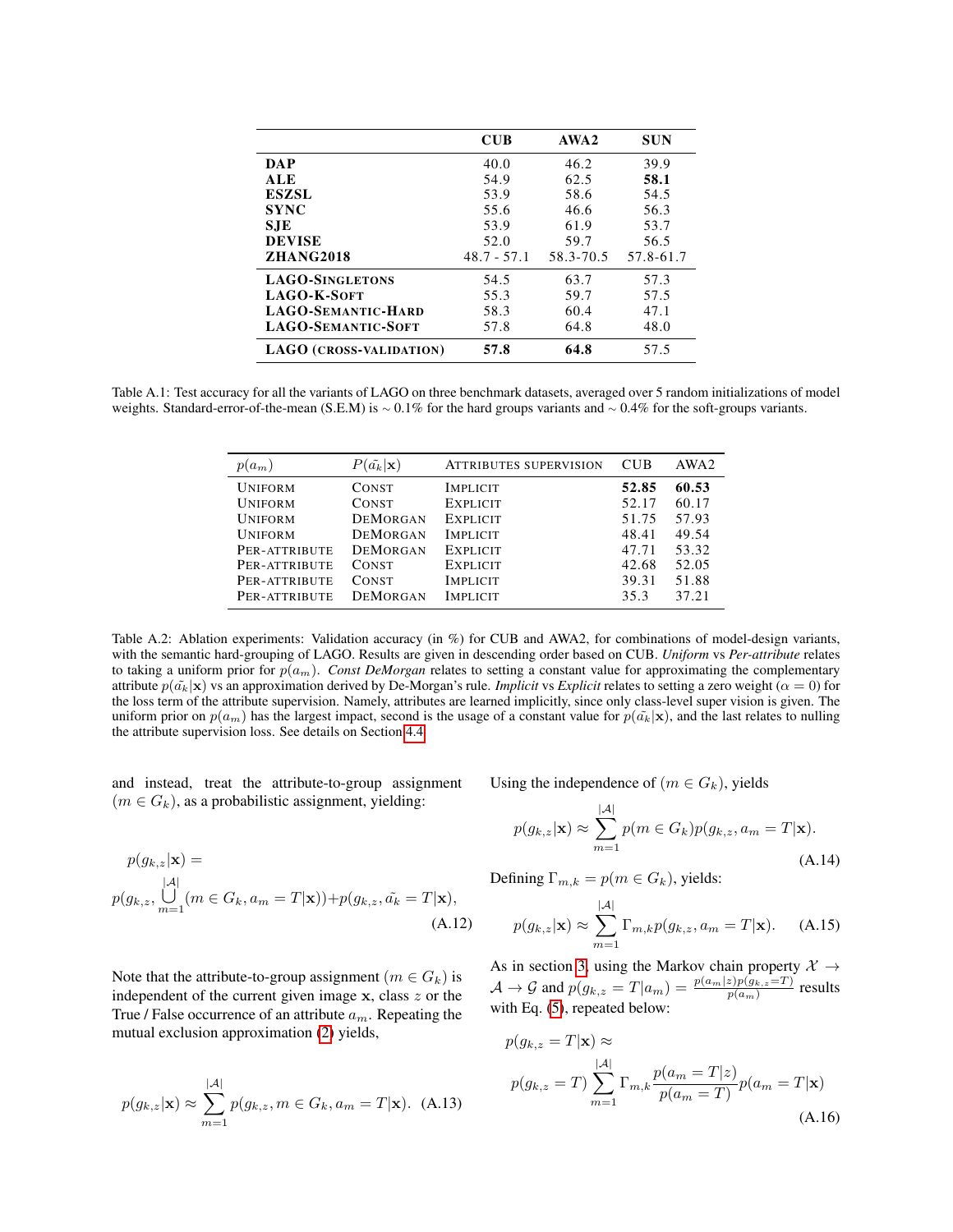#### D.3.1 APPROXIMATING THE COMPLEMENTARY TERM

With soft groups, the complementary term is defined as

$$
\tilde{a_k} = \left(\bigcup_{m=1}^{|A|} (m \in G_k, a_m = T|\mathbf{x}))\right)^c \tag{A.17}
$$

To approximate  $p(\tilde{a_k} = T|z)$  we can use De-Morgan's rule over a factored joint conditional probability of group-attributes. I.e.

$$
p(\tilde{a_k} = T|z) \approx \prod_{m=1}^{|\mathcal{A}|} (1 - p(m \in G_k, a_m = T|z)) =
$$

$$
\prod_{m=1}^{|\mathcal{A}|} (1 - \Gamma_{m,k} p(a_m = T|z)), \quad \text{(A.18)}
$$

where the latter term is derived by the independence of  $(m \in G_k)$ 

#### <span id="page-3-2"></span>D.4 DAP, ESZSL AS SPECIAL CASES OF LAGO

Two extreme cases of LAGO are of special interest: having each attribute in its own singleton group ( $K = |A|$ ), and having one big group over all attributes  $(K = 1)$ .

Consider first assigning each single attribute  $a_m$  to its own singleton group ( $K = |A|$  and  $m = k$ ). We remind that we defined  $G'_{k} = G_{k} \cup \tilde{a_{k}}$ . Therefore,  $G'_{k}$  has only two attributes  $\{a_m, \tilde{a_k}\}$ , which turns the sum in Eq. [\(4\)](#page-0-0), to a sum over those elements:

$$
p(z|\mathbf{x}) = p(z) \prod_{k=1}^{K} \left[ \frac{p(a_m = T|z)}{p(a_m = T)} p(a_m = T|\mathbf{x}) + \frac{p(\tilde{a}_k = T|z)}{p(\tilde{a}_k = T)} p(\tilde{a}_k = T|\mathbf{x}) \right].
$$
 (A.19)

In a singleton group, the complementary attribute  $\tilde{a_k}$  becomes  $\tilde{a_k} = a_m^c$ , and therefore  $\tilde{a_k} = T \Leftrightarrow a_m = F$ . This transforms [\(A.19\)](#page-3-3) to:

$$
p(z|\mathbf{x}) = p(z) \prod_{m=1}^{|A|} \left[ \frac{p(a_m = T|z)}{p(a_m = T)} p(a_m = T|\mathbf{x}) + \frac{p(a_m = F|z)}{p(a_m = F)} p(a_m = F|\mathbf{x}) \right] .
$$
 (A.20)

This formulation is closely related to DAP [\(Lampert](#page-3-4) [et al., 2009\)](#page-3-4), where the expert annotation  $p(a_m = T|z)$ is thresholded to  $\{0, 1\}$  using the mean of the matrix U as a threshold, and denoted by  $a_m^z$ . Applying a similar threshold to Eq. [\(A.20\)](#page-3-5) yields

$$
p(z|\mathbf{x}) = p(z) \prod_{m=1}^{|A|} \left[ \frac{a_m^z}{p(a_m = T)} p(a_m = T|\mathbf{x}) + \frac{(1 - a_m^z)}{p(a_m = F)} p(a_m = F|\mathbf{x}) \right]
$$
(A.21)

Reducing Eq. [\(A.21\)](#page-3-6), by taking only the cases where it is non-zero for its two parts, gives the posterior of DAP

<span id="page-3-6"></span>
$$
p(z|\mathbf{x}) = p(z) \prod_{m=1}^{|A|} \frac{p(a_m = a_m^z | \mathbf{x})}{p(a_m = a_m^z)} .
$$
 (A.22)

This derivation reveals that in the extreme case of  $K =$ |A| singleton groups, LAGO becomes equivalent to a soft relaxation of DAP.

At the second extreme, consider the case where all attributes are assigned to a single group,  $K = 1$ . Taking a uniform prior for  $p(z)$  and  $p(a_m)$ , and writing  $p(a_m = T|\mathbf{x})$  using the network model  $\sigma(\mathbf{x}^\top W)$ , transforms Eq.  $(4)$  to:

$$
p(z|\mathbf{x}) \propto \sum_{m=1}^{|A|} \sigma(\mathbf{x}^\top W) p(a_m = T|z). \quad (A.23)
$$

This can be viewed as a 2-layer architecture: First map image features to a representation in the attribute dimension, then map it to class scores by an inner product with the supervised entries of attributes-to-classes  $U_{m,z} = p(a_m = T|z)$ . This formulation resembles ES-ZSL, which uses a closely related 2-layer architecture:  $Score(z|\mathbf{x}) = \mathbf{x}^\top W U$ , where W first maps image features to a representation in the same attribute dimension, and then map it to class scores, with an inner product by the same attributes-to-classes entries  $U_{m,z} = p(a_m =$  $T|z$ ). LAGO differs from ESZSL in two main ways: (1) The attribute-layer in LAGO uses a sigmoid-activation, while ESZSL uses a linear activation. (2) LAGO uses a cross-entropy loss, while ESZSL uses mean-squarederror. This allows ESZSL to have a closed-form solution where reaching the optimum is guaranteed.

<span id="page-3-3"></span>This derivation reveals that at the extreme case of  $K =$ 1, LAGO can be viewed as a non-linear variant that is closely related to ESZSL.

### References

- <span id="page-3-5"></span><span id="page-3-1"></span>D.P. Kingma and J. Ba. Adam: A method for stochastic optimization. In *ICLR*, 2015.
- <span id="page-3-4"></span>C.H. Lampert, H. Nickisch, and S. Harmeling. Learning to detect unseen object classes by between-class attribute transfer. In *CVPR*. IEEE, 2009.
- <span id="page-3-0"></span>A.M. Saxe, J. L McClelland, and S. Ganguli. Exact solutions to the nonlinear dynamics of learning in deep linear neural networks. *ICLR*, 2014.